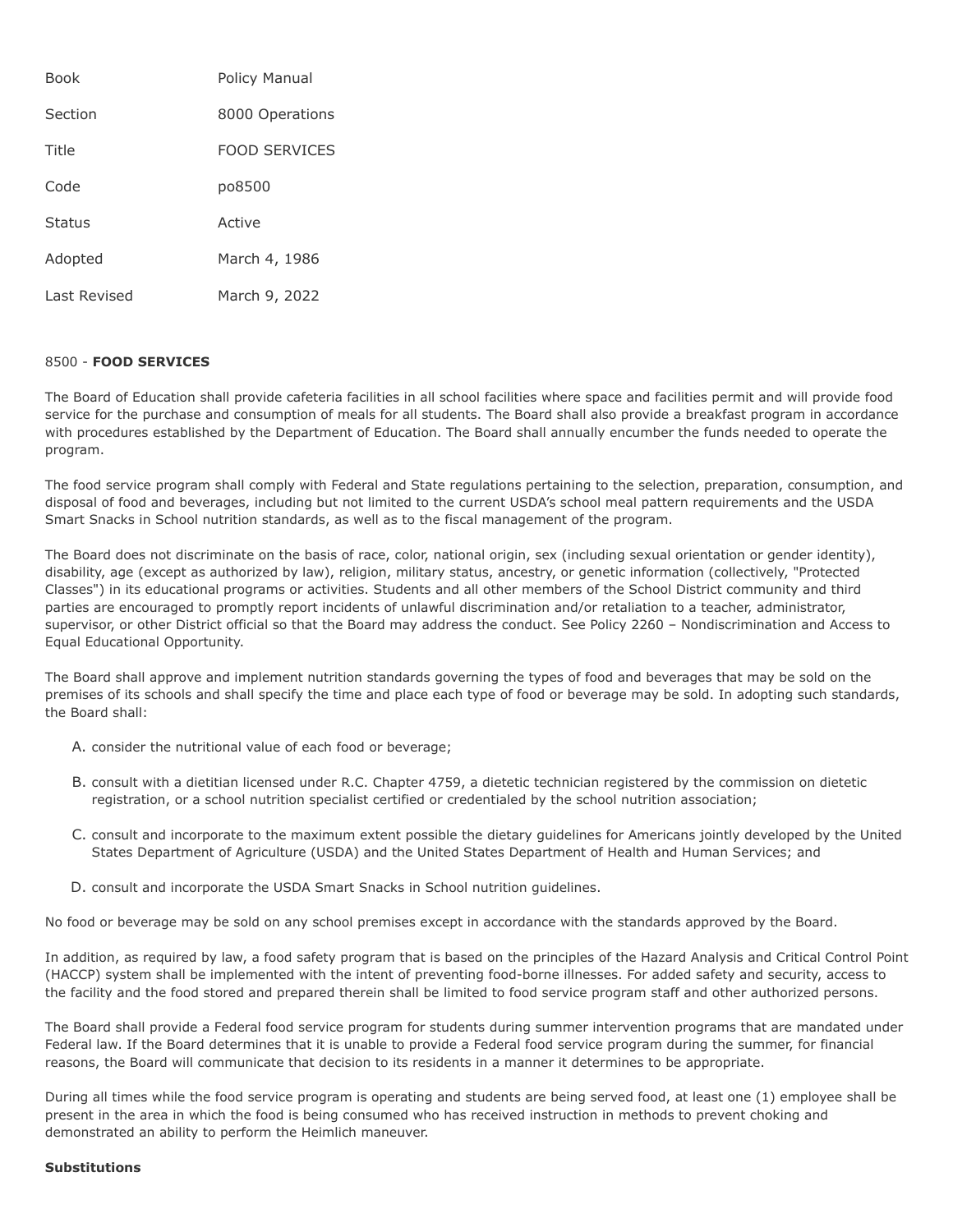If determined appropriate by a student's Section 504 team, substitutions to the standard meal requirements shall be made, at no additional charge, for students for whom a health care provider who has prescriptive authority in the State of Ohio has provided medical certification that the student has a disability that restricts his/her diet, in accordance with the criteria set forth in 7 C.F.R. Part 15b. To qualify for such substitutions the medical certification must identify:

- A. the student's disability and the major life activity affected by the disability;
- B. an explanation of why the disability affects the student's diet; and
- C. the food(s) to be omitted from the student's diet and the food or choice of foods that must be substituted (e.g., caloric modifications or use of liquid nutritive formula).

If determined appropriate by a team of qualified individuals including, but not limited to, the Principal, school nurse, parent, and Director of Food Services, substitutions to the standard meal requirements may be made, at no additional charge, for a student who not a "person with a disability," but has a signed statement from a qualified medical authority that the student cannot consume certain food items due to medical or other special dietary needs. To qualify for such consideration and substitutions the medical statement must identify:

- A. the medical or dietary need that restricts the student's diet; and
- B. the food(s) to be omitted from the student's diet and the food(s) or choice of foods that may be substituted.

For students without disabilities who need a nutritionally equivalent milk substitute, only a signed request by a parent or guardian is required. While the request must specify the medical or other special dietary need that restricts the student's diet (i.e., precludes the student's consumption of cow's milk), medical certification may not be required.

Meals sold by the school may be purchased by students and staff members and community residents in accordance with administrative guidelines established by the Superintendent. Meals may be made available, free of charge, to senior citizens who are serving as volunteers to the District.

The operation and supervision of the food service program shall be the responsibility of the Superintendent. In accordance with Federal law, the Food Service Supervisor shall take such actions as are necessary to obtain a minimum of two (2) food safety inspections per school year, which are conducted by the State or local governmental agency responsible for food safety inspections. The report of the most recent inspection will be posted in a publicly visible location, and a copy of the report will be available upon request.

A periodic review of the food service accounts shall be made by the Treasurer. Any surplus funds from the National School Lunch Program or the Healthy, Hunger-Free Kids Act of 2010 (P.L. 111-296) shall be used to reduce the cost of the service to students or to purchase cafeteria equipment. Surplus funds from a-la-carte foods may accrue to the food service program.

Bad debt incurred through the inability to collect meal payment from students is not an allowable cost chargeable to any Federal program. Any related collection cost, including legal cost, arising from such bad debt after they have been determined to be uncollectable are also unallowable.

Bad debt is uncollectable/delinquent debt that has been determined to be uncollectable. If the uncollectable/delinquent debt cannot be recovered by the School Meals Program, then this is classified as bad debt. Once classified as bad debt, non-Federal funding sources must reimburse the NSFSA for the total amount of the bad debt. The funds may come from the District general fund, state or local funding, school or community organizations such as the PTA, or any other non-federal source. Once the uncollectable/delinquent debt charges are converted to bad debt, records relating to those charges must be maintained in accordance with the record retention requirements in 7 C.F.R. 210.9(b) (17) and 7 C.F.R. 210.15(b).

The Superintendent is authorized to develop and implement an administrative guideline regarding meal charge procedures. This guideline will provide consistent directions for students who are eligible for reduced price or paid meals but do not have funds in their account or in hand to cover the cost of their meal at the time of service and shall also address feeding students with unpaid meal balances without stigmatizing them.

This guideline shall be provided in writing to all households at the start of each school year and to households transferring to the school or School District during the school year.

With regard to the operation of the school food service program, the Superintendent shall require:

- A. the maintenance of sanitary, neat premises free from fire and health hazards;
- B. the preparation of food that complies with Federal food safety regulations;